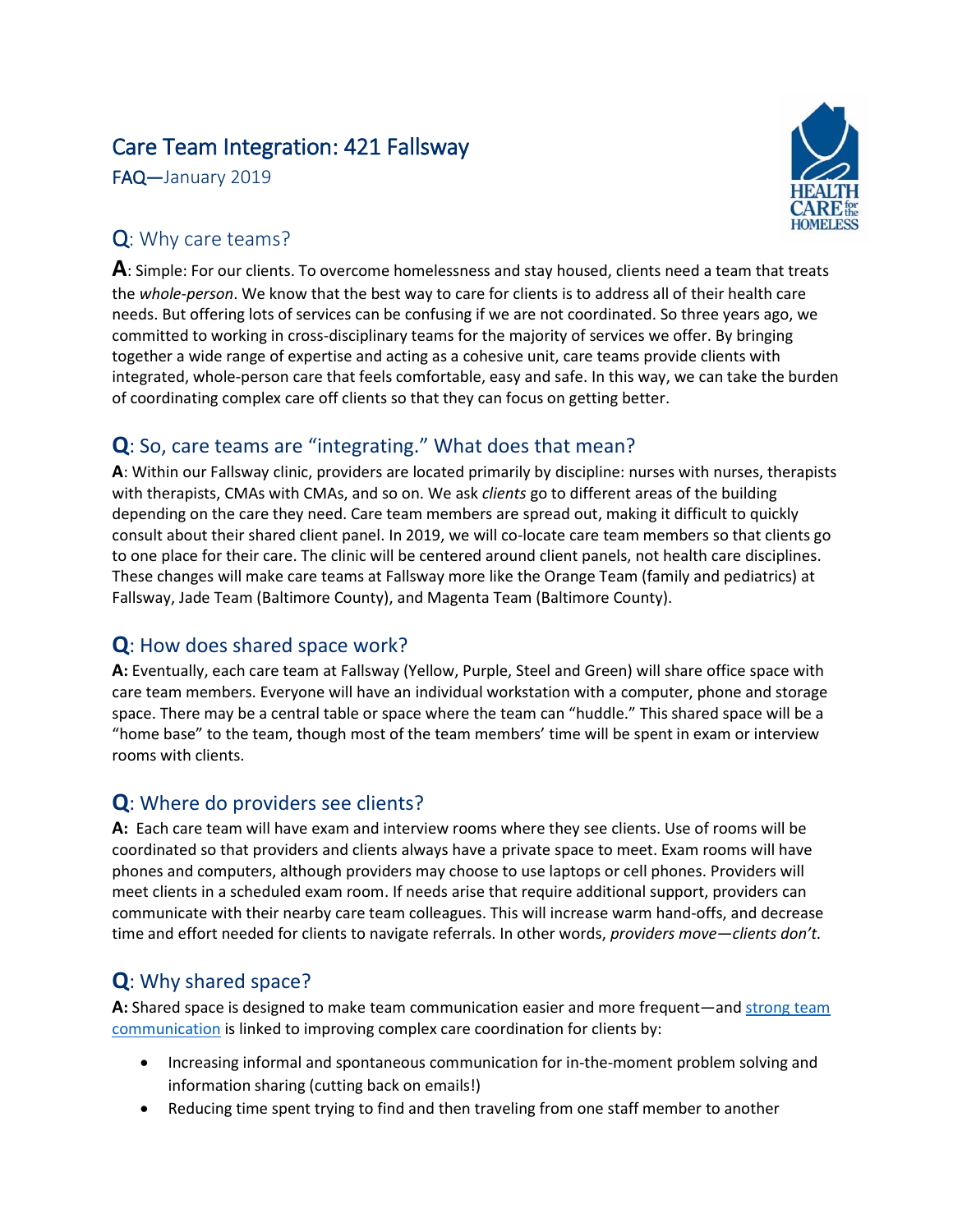- Developing stronger relationships and a deepened sense of trust among team members
- Promoting the team to clients as one, cohesive unit working (and sitting!) together

## Q: Where did the idea come from?

**A**: Since the 1990s, health care providers have been moving toward team-based care as a model proven to increase quality of care. According to [a SAMHSA-HRSA](https://www.integration.samhsa.gov/integrated-care-models/A_Standard_Framework_for_Levels_of_Integrated_Healthcare.pdf) report, care teams work better when they are in the "same space within the same facility, sharing all practice space." Models of other health centers with co-located teams include the Colorado Coalition for the Homeless, Johns Hopkins Community Physicians-Remington and Greater Baltimore Medical Center.

## Q: Who is moving and when?

**A**: Transitioning to integrated care teams will happen in phases. On January 14, the Yellow Team will be the first to move. In the first half of 2019, we will identify and work with a construction consultant to map out the needs for future phases. With this information, we can begin to build the timeline for integrating the other three care teams in the 421 Fallsway building: Green, Purple and Steel.

## Q: Why is the Yellow Team first to move?

**A**: The Yellow Team was the best fit for the first phase because they have a full set of providers, the right number of providers who could fit into the space and leadership in place.

#### Q: Where is the Yellow Team moving?

**A**: The Yellow Team will move into the nursing space on the second floor at 421 Fallsway. We chose this area because it's already a shared space and is big enough to accommodate a care team. The floor map is [here.](https://www.hchmd.org/sites/default/files/wysiwyg/Care%20Team%20Integration_2nd%20Floor%20Map_1.pdf) Staff members who previously sat here will move to other offices on the second floor.

## Q: Who made the decision to move the Yellow Team first?

**A**: 10 clinical and clinic administration leaders worked together to map out these changes and provide a framework for the changes in the coming year:

- Nilesh Kalyanaraman, Chief Health Officer
- Adrienne Trustman, Vice President of Medicine and Yellow Team provider
- Lawanda Williams, Director of Housing Services and Steel Team facilitator
- Laura Garcia, Director of Adult Medicine and Green Team provider & facilitator
- Tyler Gray, West Baltimore Medical Director and Magenta Team provider & facilitator
- Chauna Brocht, Director of Supportive Services and Yellow Team facilitator
- Jan Ferdous, Director of Behavioral Health and Purple Team facilitator
- Cyndy Singletary, Director of Nursing and Steel Team provider
- Maria Martins-Evora, Chief Administrative Officer
- Jan Caughlan, Vice President of Behavioral Health

#### Q: How will the Yellow Team have a say in the design of care team integration?

**A**: The Yellow Team will meet weekly with Chief Health Officer Nilesh Kalyanaraman and Yellow Team facilitator Chauna Brocht to discuss updates, address issues and make necessary changes. They will also give feedback through weekly "rapid surveys," designed to address immediate workflow and space issues. A monthly survey will also be administered to the team.